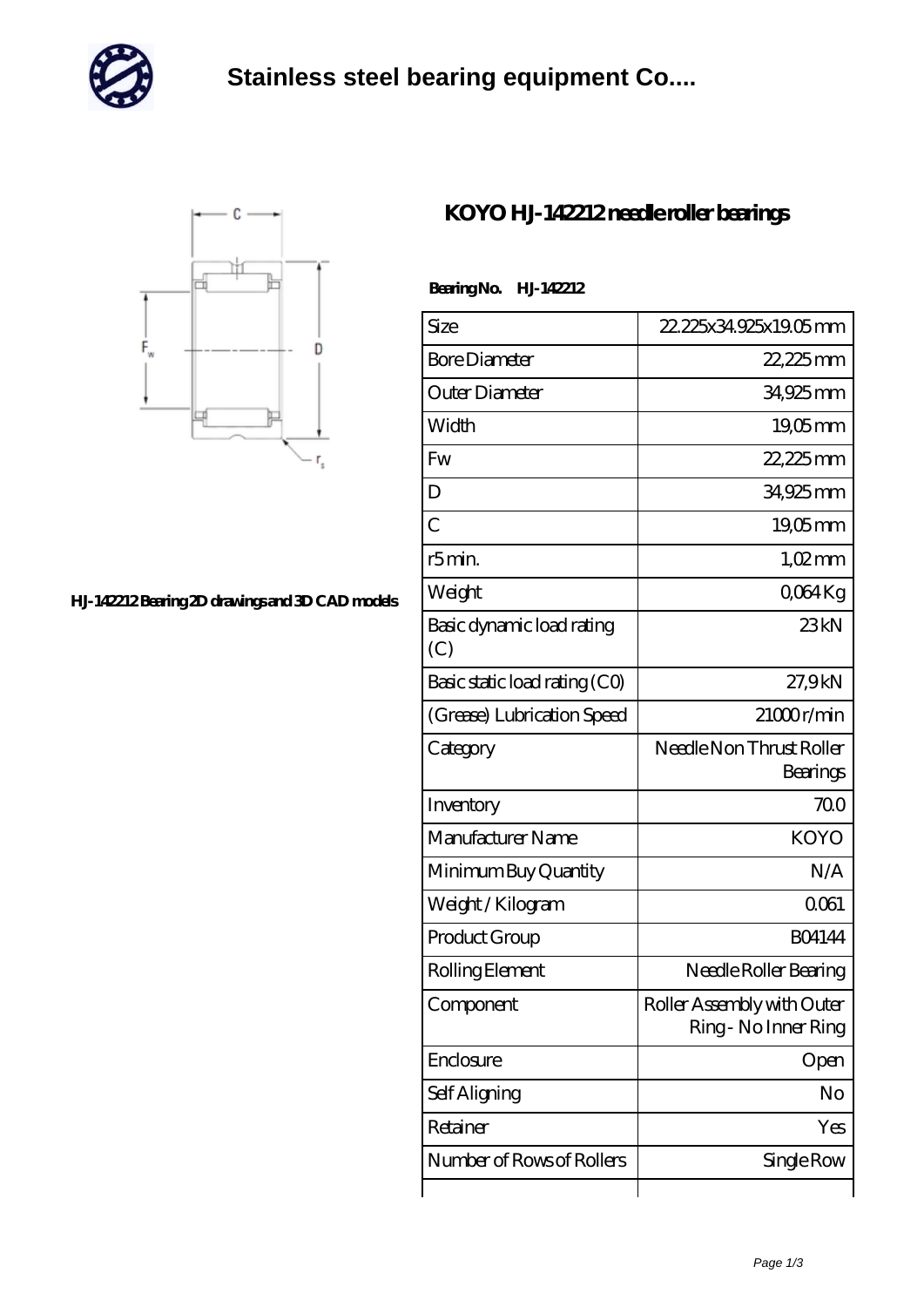

**[Stainless steel bearing equipment Co....](https://m.nec-itsolutions.com)**

| Separable                | No                                                                                                                                                                                                            |
|--------------------------|---------------------------------------------------------------------------------------------------------------------------------------------------------------------------------------------------------------|
| Closed End               | No                                                                                                                                                                                                            |
| Inch - Metric            | Inch                                                                                                                                                                                                          |
| Relubricatable           | Yes                                                                                                                                                                                                           |
| Thrust Bearing           | No                                                                                                                                                                                                            |
| Long Description         | 7/8" Bore; 1-3/8" Outside<br>Diameter; 3/4" Width;<br>Needle Roller Bearing<br>Roller Assembly with Outer<br>Ring - No Inner Ring, Open<br>Enclosure; No Self Aligning;<br>Yes Retainer; Single Row of<br>Rol |
| <b>Other Features</b>    | 2 Rib Outer Ring   Steel<br>Cage   Heavy Duty   Oil<br>Hole                                                                                                                                                   |
| Category                 | Needle Non Thrust Roller<br>Bearing                                                                                                                                                                           |
| <b>UNSPSC</b>            | 31171512                                                                                                                                                                                                      |
| Harmonized Tariff Code   | 8482.4000.00                                                                                                                                                                                                  |
| Noun                     | Bearing                                                                                                                                                                                                       |
| Keyword String           | Needle                                                                                                                                                                                                        |
| Manufacturer URL         | http://www.koyousa.com                                                                                                                                                                                        |
| Manufacturer Item Number | H.J-142212                                                                                                                                                                                                    |
| Weight/LBS               | 0.14                                                                                                                                                                                                          |
| Width                    | 075Inch   1905Millimeter                                                                                                                                                                                      |
| Bore                     | 0875Inch   22.225<br>Millimeter                                                                                                                                                                               |
| Outside Diameter         | 1.375 Inch   34,925<br>Millimeter                                                                                                                                                                             |
| Bearing No.              | H.J-142212                                                                                                                                                                                                    |
| rs(min)                  | 1.02                                                                                                                                                                                                          |
| Used with inner ring No. | IR-101412                                                                                                                                                                                                     |
| Cr                       | 19.05                                                                                                                                                                                                         |
| CQr                      | 27.9                                                                                                                                                                                                          |
| Cu                       | 435                                                                                                                                                                                                           |